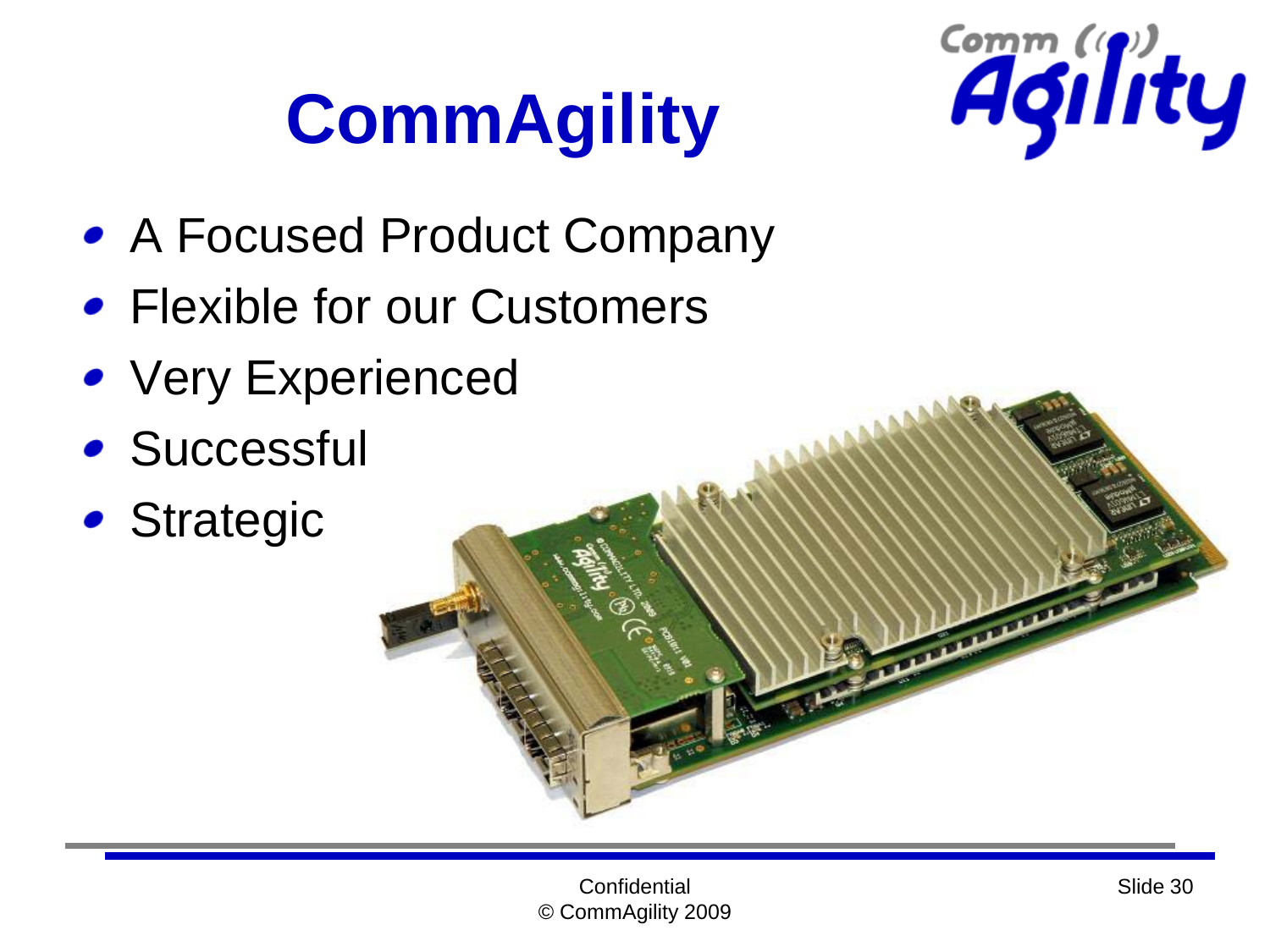# **A Focused Product Company**

Slide 31

- DSP/FPGA AdvancedMC Modules for Wireless baseband processing
- Fast moving and engineering focused regular product introductions

**Confidential** 

- Hardware experts customers or partners do application software
- Properly engineered and tested OEM product
- No contract design we own the IPR



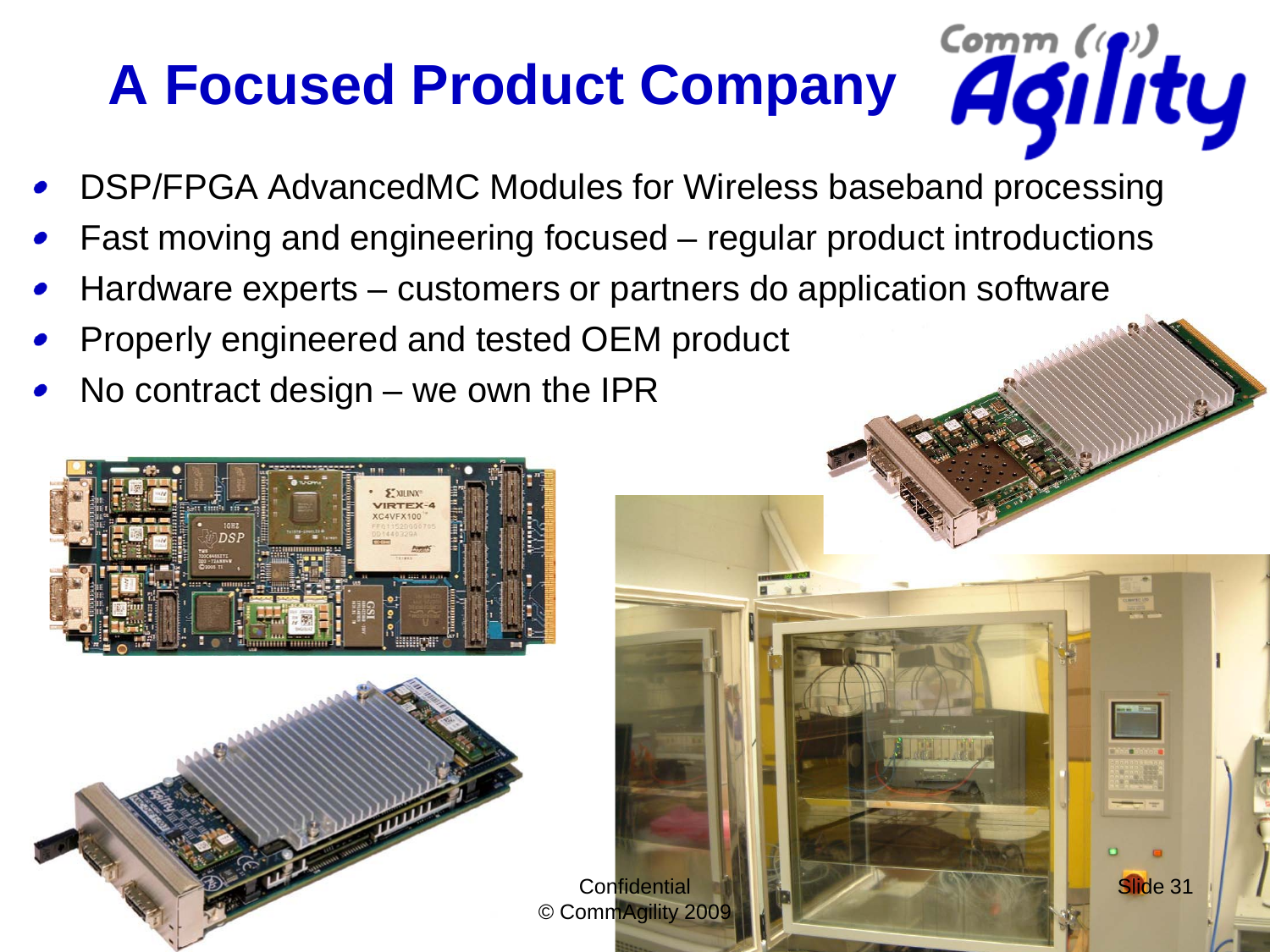#### **Flexible for our Customers**



- Focus on our key OEM customers
- Flexible business model sell or license
- Ready to adapt/customise products where opportunity and commitment justifies
- Three main application areas to date, all uTCA and WiMax/LTE
	- Test equipment
	- **Deployments**
	- R&D / trials



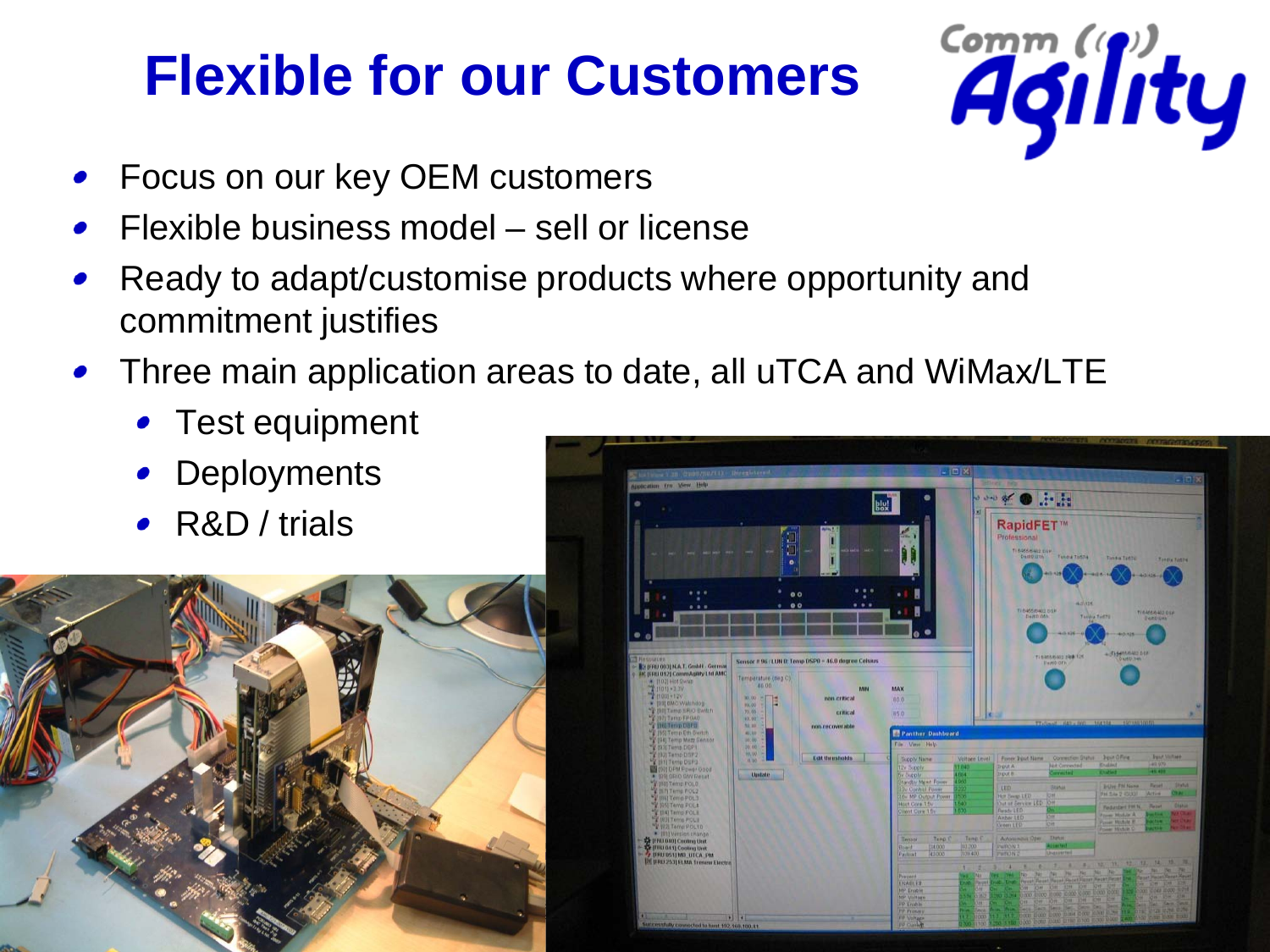### **Experienced and Successful**

- Founders have over 60 years experience in embedded DSP cards
- Fast growth, good Financials
	- Year 3 just completed with over 5x revenue growth
	- 100% owned and controlled by founders
	- Profitable since Year 2
- Technology leaders in Wireless AMCs by far
	- Highest processing density
	- RapidIO Experts  $\bullet$
	- Optical (CPRI) interfaces up to 10Gbps
	- Timing and sync for wireless
- Significant and fast increasing quantity of CommAgility AMCs manufactured



Comm (p)<br>**Agility**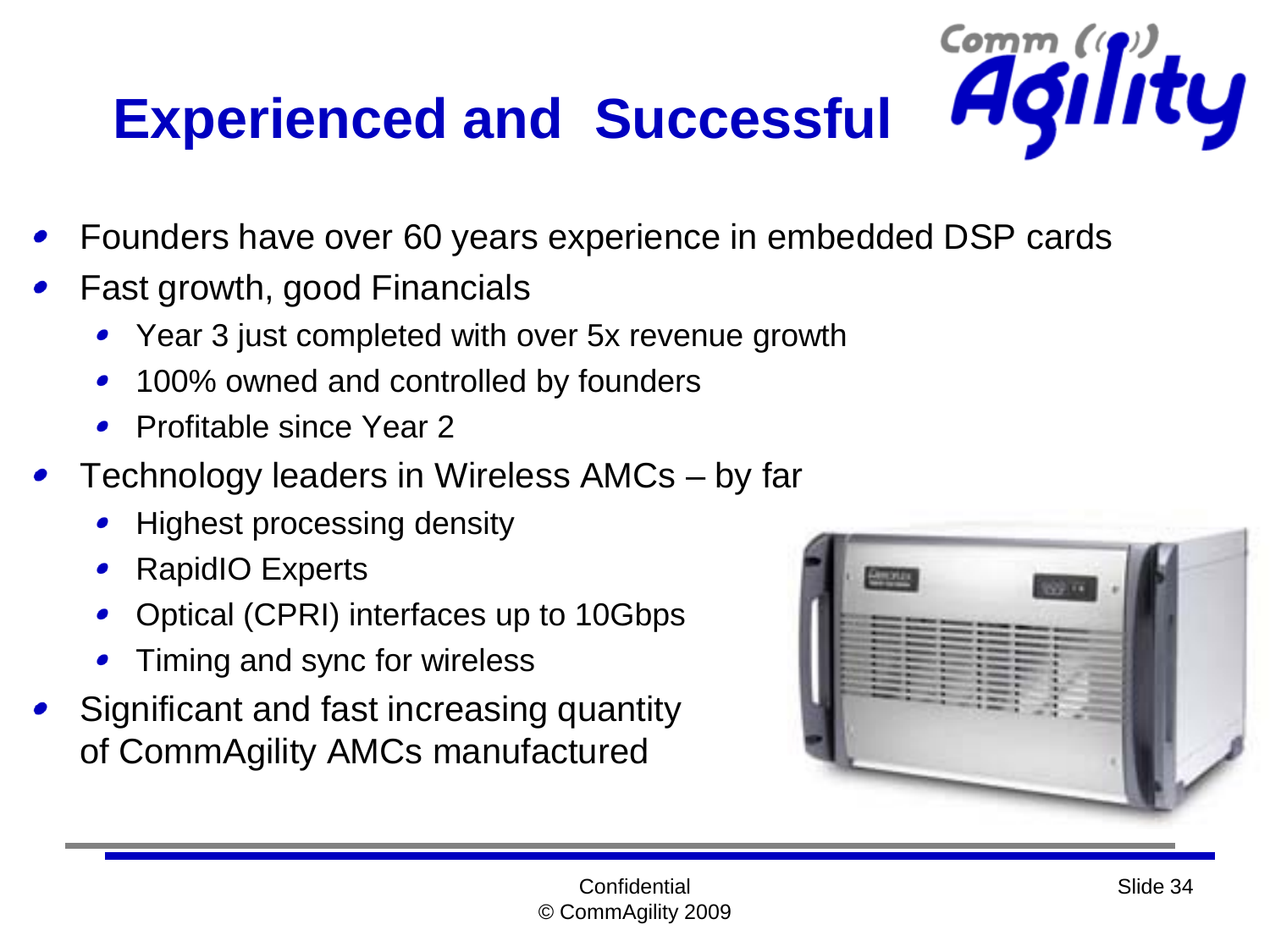





- Key technology and solution partners for Xilinx, TI, Tundra/IDT, AxisNT, Tata etc
- Feedback from our customers worldwide
- Fast paced development
- Last 12 months added Virtex5, CPRI, GPS
- Focus for next 12 months
	- AMCs for LTE deployment
	- Additional application software partners
	- Talk to us for more details!